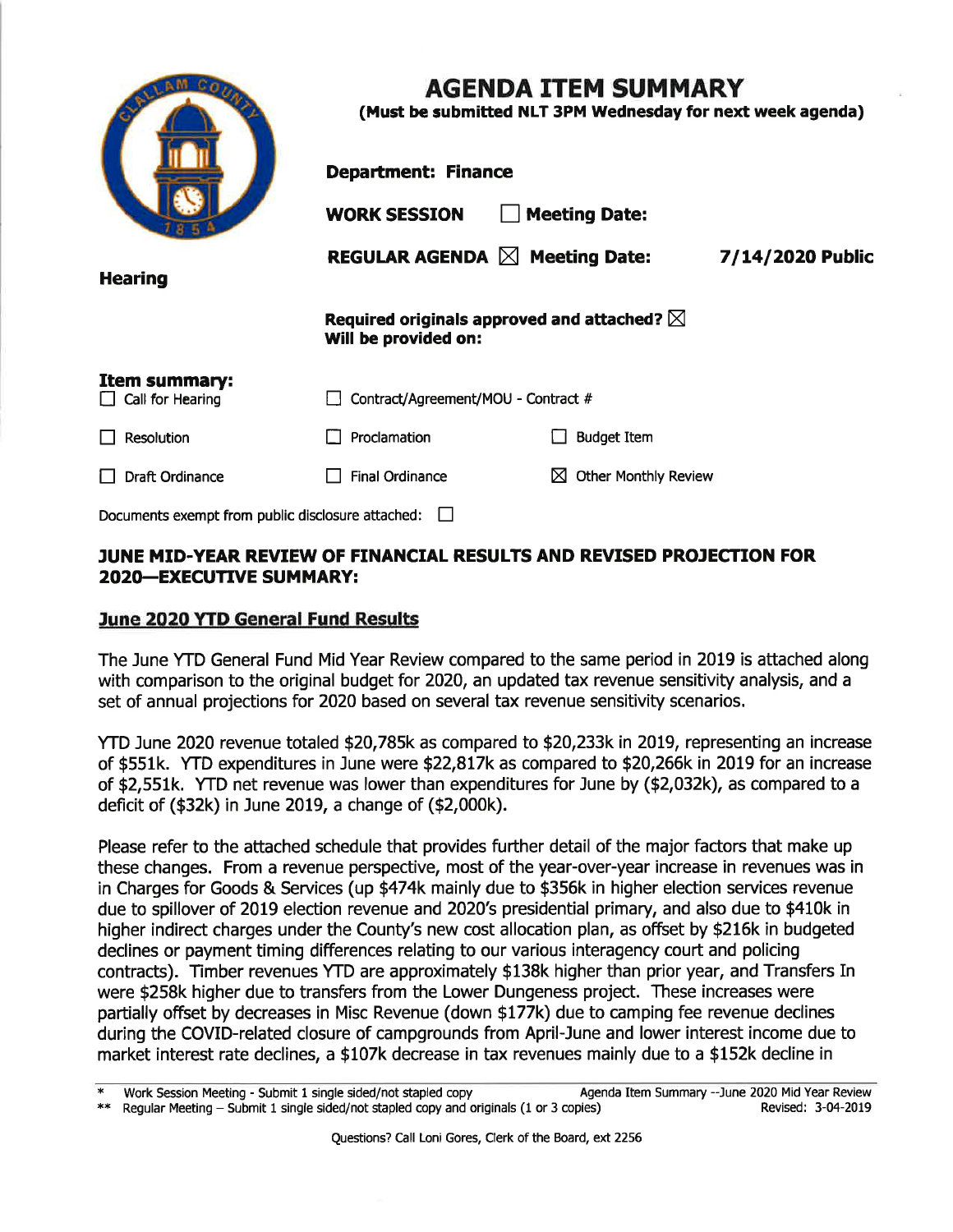timber excise revenues (as slightly offset by a \$39k increase in property taxes), a \$39k year-over-year drop in Licenses & Permits mainly due to lower building permit revenues and reduced activity relating to the COVID stay-home proclamation earlier in the year, and a \$35k decline in Fines and Penalties again due to reduced infraction revenue as a result of the COVID stay-home proclamation and its impact on the operation of the courts and clerk's office.

In June, our revenues were pacing at 48.5% of our budget as compared to 48.8%. The largest trailings to budget pacing were seen in Licenses & Permits (39.2% of CY budget vs 43.5% last year), Fines and Penalties (46% of budget vs 50.4% last year), Misc Revenues (at 38.8% of budget vs 49% last year) and Taxes (50.8% of budget vs 53.9% last year). All of these under-performance in revenue pacings can be traced in one form or another back to the impact of the COVID public health emergency. Tax pacing to budget decreased mainly due to property taxes (pacing at 57.4% of budget vs 58.9% last year) due to the granting of \$780k of 90-day extension requests on  $1<sup>st</sup>$  half property tax payments due April 30th received from residents claiming COVID -related hardship (these payments will be due July  $31<sup>st</sup>$ ). Sales tax pacings to budget were also negatively impacted beginning in May and June due to a 15.6% decline in May sales tax revenue and a 9.7% decline in June due to the impact of the COVID emergency on retail sales activity beginning in the middle of March and carrying through April, leading to zero year-over-year sales tax growth YTD thru June. It's worth noting that the June sales tax performance was considerably better than the 30% decline expected, although as repofted it is believed that stimulus checks received in April likely aided in propping up April sales activity, the effect of which is expected to be short-lived as stimulus check funds are exhausted. Significant declines in Licenses & Permits (down 7.9% YTD) and Fines and Penalties (down 7.3% YTD) were also largely driven by the impact of the COVID stay-home order, with some marginal improvement seen since April's 40-50% declines as phase re-opening occurred. Misc Revenues for June YTD were down \$177k or 15% largely due to the processing of refunds on camping and facility usage reseruations following the closure of the County parks begínning in late March that continued through June. Areas pacing ahead of budget as compared to last year include Intergovernmental (58.5% of budget vs 56.4% last year mainly due to timing of grant payments), Charges for Goods and Services (45.6% vs 43.5% last year driven mainly by spill over of 2019 election revenues and the Presidential primary and timing of indirect charges), and Tmber Sales (73.3% vs 50.4% due to timing of payments from DNR).

Turning to expenditures, YTD expenditures increased \$2,551k over prior year and were pacing at 49.7% of budget as compared to 47.6% in prior year. This increase was driven mainly by budgeted transfers totaling \$1.7 million made to the Parks & Facilities Capital Projects Fund (\$800k), ff Capital Projects Fund (\$500k) and HHS Operations (\$400k) which were new for 2020. Payroll and benefits were up 4.4% and 2.8%, respectively, to prior year and pacing as a % of budget right in line or slightly below prior year. All other expenditure categories were at or below last year as a % of the annual budget with the exception of Supplies and Capital Outlays that were marginally higher due mainly to timing and in the case of capital outlays some spill-over of some 2019 budgeted expenditures to 2020 and IT capital outlays needed to expand the County's remote access capabilities to enable more employee teleworking during the COVID emergency. Overall, Total Expenditures for YTD June 2020 represented 49.7% of our annual budget as compared to 47.6% last year (again pacing slightly higher due to the tíming of the \$1.7 million of capital projects and HHS transfers).

Our General Fund balance ended June at \$13,211k, a decrease of (\$243k) from prior year.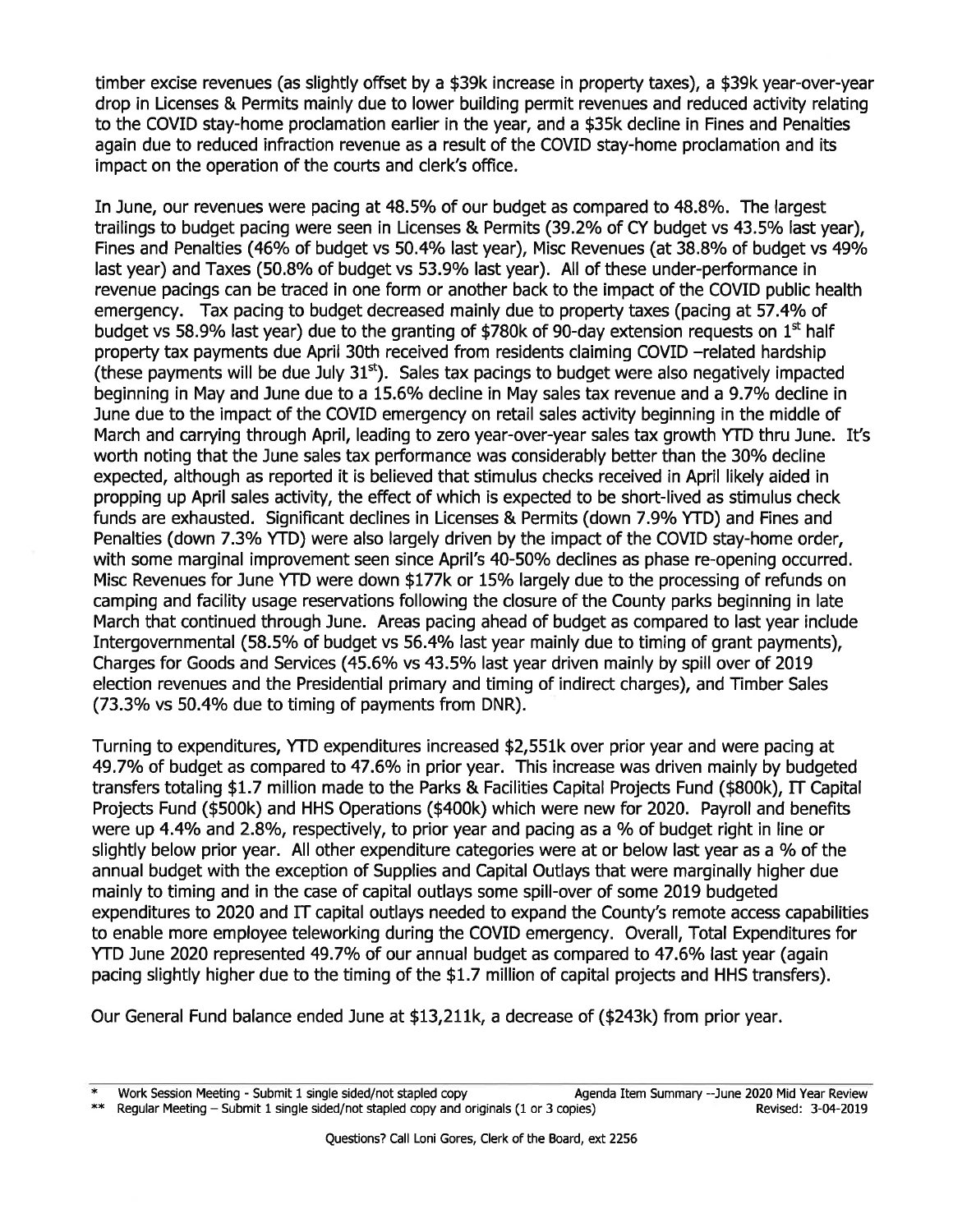# 2020 PROJECTION-GENERAL FUND

Turning to my projection for 2020, it warrants repeating that this projection is still very much subject to change as we gain better visibílity of COVID's impact on our tax and other revenues, and how the County's local economy rebounds as the County begins the process of moving through the various reopening phases established by the Governor's office. As a reminder, given the net cash flow effect after anticipated reimbursements from CARES Act Funds, FEMA and other grant sources is expected to be relatively neutral, my forecast also does not reflect the \$4.18 million of CARES Act stimulus made tothe County.

Using the three retail sales scenarios discussed in my last report and refined to reflect tax results in May and June and other developments, my 2020 projections by scenario are outlined below:

# SCENARIO 1-ASSUMING -9.2% DECLINE IN RETAIL SALES TAXES

REVENUES--Overall revenues are projected to come in \$3.148 million below budget, of which approximately \$1.2 million is driven by lower taxes, princípally in retail sales taxes (down \$852k), timber excise tax (forecast reduced \$300k due to considerably lower than expected remittances in June), and a \$41k shortfall in property taxes. As noted earlier, our combined retail sales driven taxes declined 15.6% in the month of May (based on sales tax generated in March), as compared to 15% projected previously in this Scenario, while June sales taxes dropped 9.7% (based on April sales activity) as compared a 25-30% decline expected given April was the first full month under the COVID stay home proclamation. As noted earlier, as it is believed stímulus checks received in April by residents likely helped to bolster sales activity in April, I have only marginally adjusted our estímates upward for July from down -30% in my last projection to down -25% assuming the stimulus checks effect is short-lived, and given recent concern around the slowing of phased reopening and possibility of a COVID resurgence prompting a pull-back in the phased re-opening in the fall, I have adjusted Q4 to assume a 10% decline rather than a mid-single digit decline, resulting in our projected retail sales tax projected to show an annual decline of 9.2%.

Misc Revenue is projected to fall short of budget by \$469k due to mainly lower campground and facility fees due to our closures of our campgrounds and Camp David Facility from April thru the first week of July, the cancellation of the County fair in August, and \$220k in lower interest income forecasted due to the drop in interest rates available for our cash and maturing investment holdings. License and Permits are projected to miss budget by \$172k or 15%, based on lower overall trending building permit revenues earlier in the year and the approximate 50% year-over-year decline seen in April due to reduced actívities during the COVID stay-home proclamation extension, and the less severe but still negative year-over-year results seen in May. Intergovernmental revenues are projected to miss budget by \$130k, primarily due to sales-tax related exposure in Criminal Justice #t02 revenue and a \$63k budget shortfall in PILT revenues collected in June.

Fines and Penalties are projected to miss budget by \$73k or -7.5%, based on the approximate 40% year-over-year decline seen in April and improved but still negative growth seen in May, reflecting the COVID stay-home proclamation's impact on ticket and penalty revenue generated. Goods & Seruices are expected to now fall short budget by \$84k largely due to loss of County fair revenues due to its cancellatíon and lower trending DCD permit center building plan review revenues, as partially offset by the spill-over of 2019 elections reimbursements and unbudgeted new DOL state revenues. Finally, Transfers In Revenue is expected to be \$1 million lower than budget due to the construction phase of

work Session Meeting - Submit 1 single sided/not stapled copy and originals (1 or 3 copies) Agenda Item Summary --June 2020 Mid Year Review \*\* Regular Meeting - Submit 1 single sided/not stapled copy and originals (1 or 3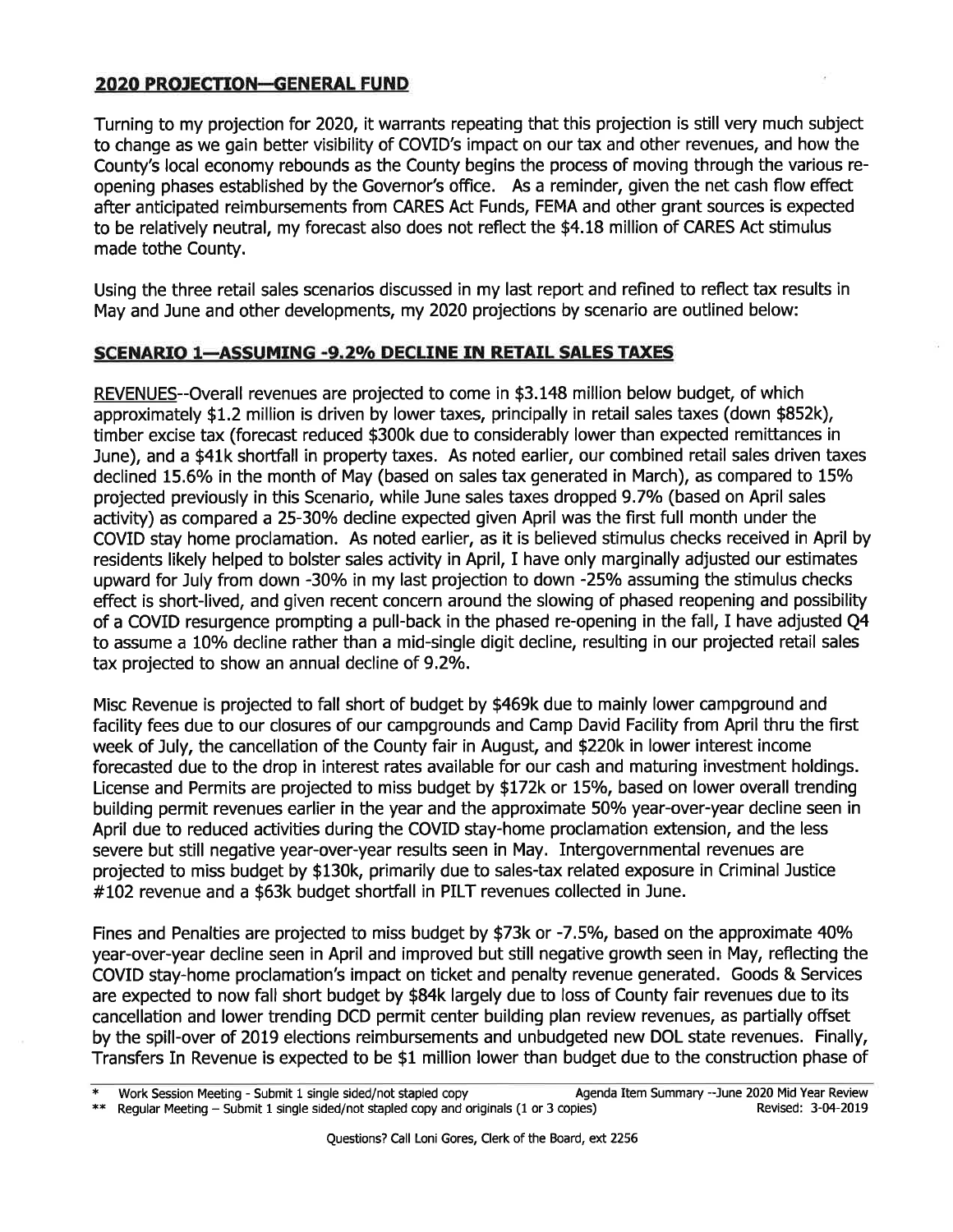the Lower Dungeness floodplain project being delayed to 202L (this is fully offset from a cash flow perspective by a corresponding \$1 million decrease in Transfers Out).

EXPENDITURES-- I am projecting general fund expenditures to total \$42,990k, or \$2,944k lower than budget. This projected underspend is primarily in the area of payroll and benefits, which are projected to underspend to budget by \$1.63a million, and is predicated on the multi-year trend we saw continue in 2019 where due to turnover, retirements, delays in filling open positions, and other dark-time, we have historically underspent our budgeted payroll costs by 3-4% annually, or between \$1.2 and \$1.4 million. In addition, based on the hiríng freeze currently in effect, I have conseruatively estimated additional savings of approximately \$500k from the hiring freeze, as partly offset by the anticipated benefit cost changes expected from our collective bargaining efforts pending finalization of negotiations. Based on trends, Supplies and Services are projected to come in \$137k and \$362k below budget, partly due to savings expected relating to the County fair's cancellation, and other trending savings. Offsetting these decreases are Capital Outlays which I project will exceed our original budget by \$188k, based on known carry overs in 2020 of 2019 budget capital outlays within Parks/Facilities and the Sheriff's Department and other approved requests. Capital outlays projections do not reflect the recently reviewed IT Roadmap study and the capital needs identified to address the County's IT infrastructure as we hope to recapture any unbudgeted costs through CARES Act reimbursement to the extent possible.

NET DEFICIT OF REVENUES TO EXPENDITURES--Based on these revenue and expenditure assumptions, I am projecting a General Fund operating deficit of (\$3,275k) for 2020, which is \$203k worse than our 2020 budgeted deficit of (\$3,072k).

**PROJECTED ENDING FUND BALANCE--\$11,968k, or 27.8% of forecasted expenditures, as** compared to \$12,171k budgeted based on final 2019 results.

# SCENARIO 2-ASSUMING -10.8% DECLINE IN RETAIL SALES TAXES

REVENUES--Overall revenues are projected to come in \$3,293k below budget, of which \$1,346k is driven by lower taxes, principally in retail sales taxes, and \$307k in lower timber excise taxes based on lower than expected remittances YTD. See Scenario 1 for all other revenue assumptions.

EXPENDITURES-same as Scenario 1.

NET DEFICIT OF REVENUES TO EXPENDITURES--Based on these revenue and expenditure assumptions, I am projecting a General Fund operating deficit of (\$3,420k) for 2020, which is \$348k worse than our 2020 budgeted defìcit of (\$3,072k).

PROJECTED ENDING FUND BALANCE--\$11,823k, or 27.5% of forecasted expenditures, as compared to \$12,171 budgeted based on final 2019 results.

# SCENARIO 3-ASSUMING -13.6% DECLINE IN RETAIL SALES TAXES

REVENUES--Overall revenues are projected to come in \$3,569k below budget, of which \$1,623k is driven by lower taxes, principally in retail sales taxes, and \$307k in lower timber excise taxes based on lower than expected remittances YTD. See Scenario 1 for all other revenue assumptions.

work Session Meeting - Submit 1 single sided/not stapled copy and originals (1 or 3 copies) Agenda Item Summary --June 2020 Mid Year Review \*\* Regular Meeting - Submit 1 single sided/not stapled copy and originals (1 or 3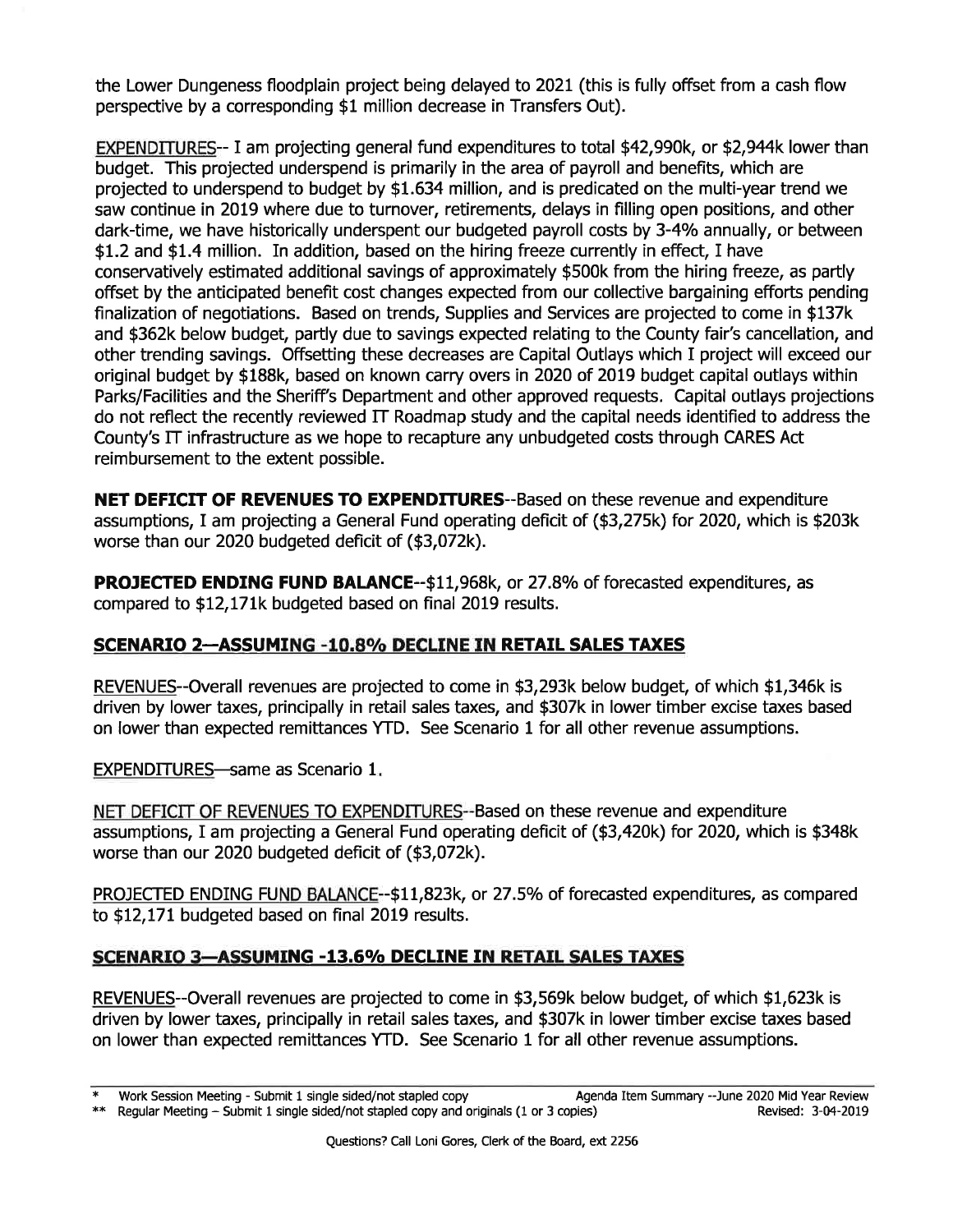EXPENDITURES-same as Scenario 1.

NET DEFICIT OF REVENUES TO EXPENDITURES--Based on these revenue and expenditure assumptions, I am projecting a General Fund operating deficit of (\$3,696k) for 2020, which is \$625k worse than our 2020 budgeted deficit of (\$3,072k).

PROJECTED ENDING FUND BALANCE--\$11,546k, or 26.9% of forecasted expenditures, as compared to \$12,171 budgeted based on final 2019 final results.

### SCENARIO 4-ASSUMING -3.2% DECLINE IN RETAIL SALES TAXES

REVENUES--Overall revenues are projected to come in \$2,609k below budget, of which \$662k is driven by lower taxes, principally in retail sales taxes, and \$307k in lower timber excise taxes based on lower than expected remittances YTD. See Scenario 1 for all other revenue assumptions.

EXPENDITURES-same as Scenario 1.

NET DEFICIT OF REVENUES TO EXPENDITURES--Based on these revenue and expenditure assumptions, I am projecting a General Fund operating deficit of (\$2,736k) for 2020, which is \$336k better than our 2020 budgeted deficit of (\$3,072k).

PROJECTED ENDING FUND BALANCE--\$12,507k, or 29% of forecasted expenditures, as compared to \$12,171 budgeted based on final 2019 final results.

# CLOSING REMARKS

In summary, based on these various scenarios, it appears that the General Fund will have a revenue budget shortfall ranging between \$2.6 million and \$3.6 million, whích based on projected expenditure underspend to budget, translates into net operating deficits exceeding our original budget between \$200k and \$600k approximately, and putting our ending fund balance between \$11.5 and \$12 million. While June sale taxes were somewhat encouraging relative to what we were expecting presumably partly due to the impact of stimulus funds, I believe our Q3 sales taxes will likely provide a more accurate reading for us in better understanding what the near and longer-term likely impacts will be that can then lead to further refinement of our projections for the year and heading into 2021.

**Budgetary impact:** (Is there a monetary impact? If so, are funds for this already allocated or is a budget change necessary? If this is a contract and a budget change is necessary, the budget change form must be submitted with the item at work session and for the requiar agenda) If a budget action is required, has it been submitted and a copy attached?

This is an informational presentation that by itself has no specific budgetary impact.

Recommended action: (Does the Board need to act? If so, what is the department's recommendation?)

| County Official signature & print name: MATER MAN | <b>Mark Lane</b> |  |
|---------------------------------------------------|------------------|--|
|---------------------------------------------------|------------------|--|

Name of Employee/Stakeholder attending meeting: \_\_\_\_\_\_Mark Lane

Work Session Meeting - Submit 1 single sided/not stapled copy and originals (1 or 3 copies) Agenda Item Summary --June 2020 Mid Year Review .<br>Regular Meeting - Submit 1 single sided/not stapled copy and originals (1 or 3 c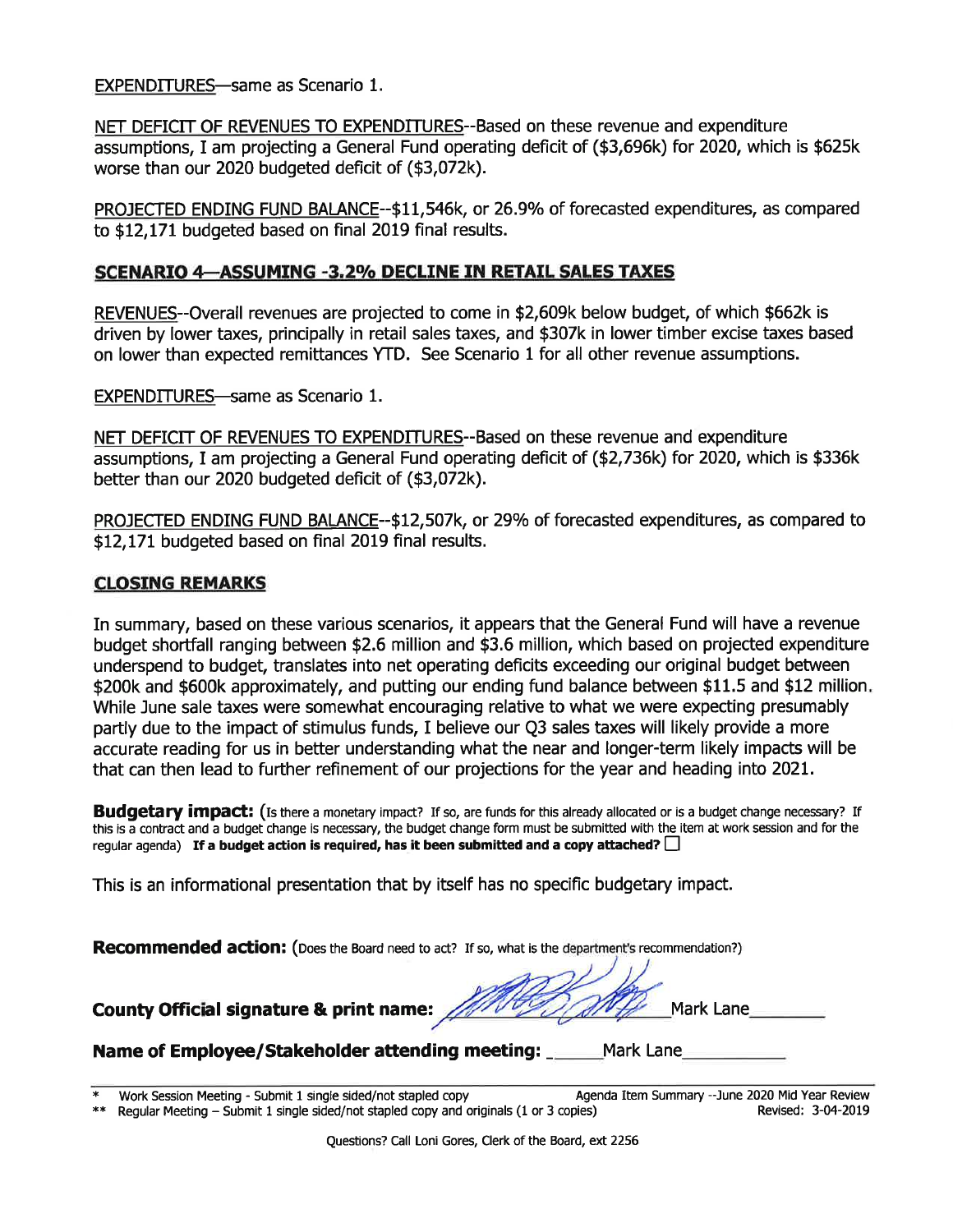### Date submitted:

July 8, 2020

\* Work Session Meeting - Submit 1 single sided/not stapled copy Agenda ltem Summary -June 2020 Mid Year Review \*\* Regular Meeting - Submit 1 single sided/not stapled copy and originals (1 or 3 copies) Revised: 3-04-2019

t.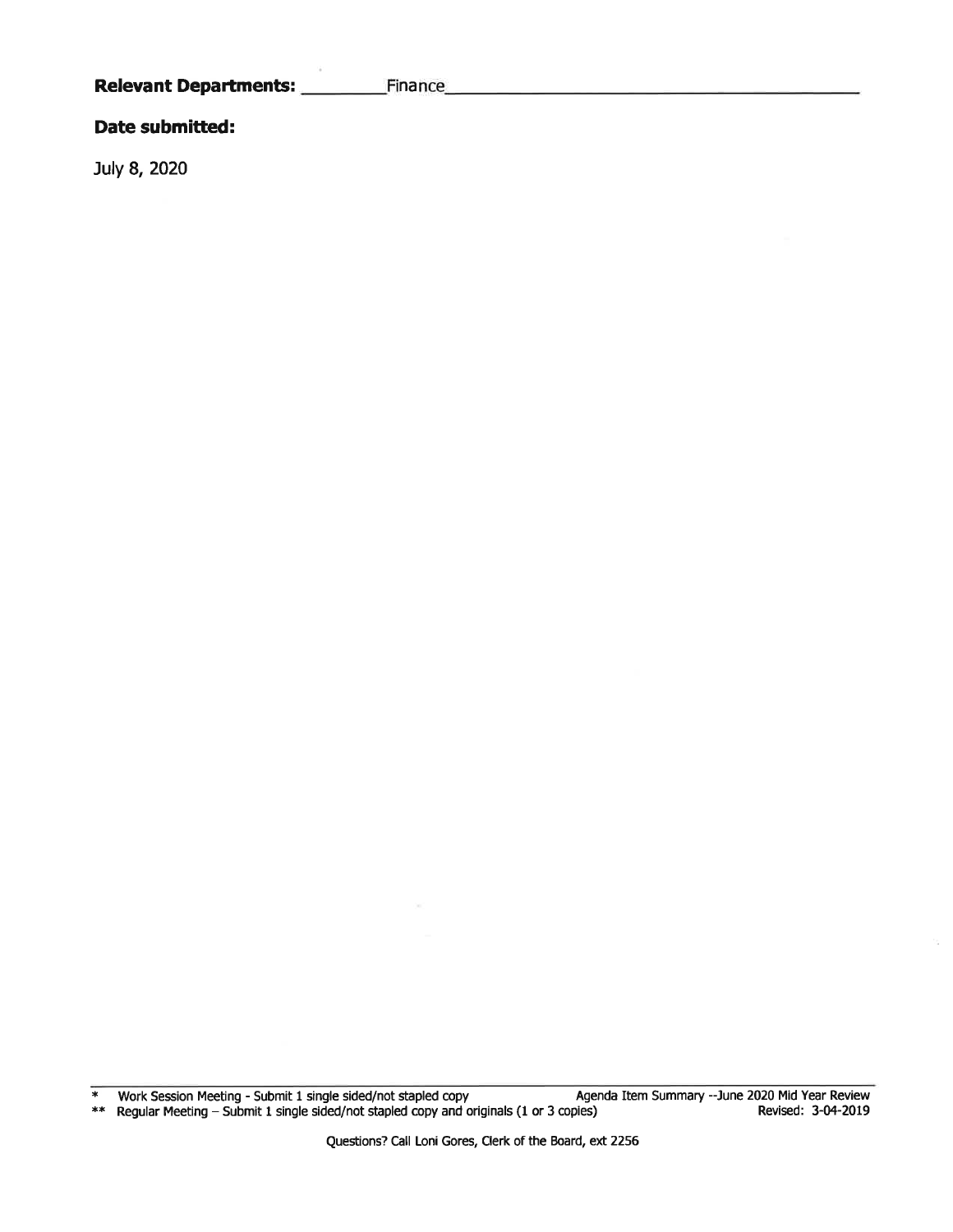### **Clailam County General Fund Results** June 2020 Mid-Year Review

June 2020 YTD Revenue totaled \$20,785k as compared to \$20,233k in 2019, representing an increase of \$551k. June 2020 YTD Revenues came in at 48.5% of our annual revenue budget, as compared to 48.8% in 2019. All categories with the exception of Intergovernmental, Charges For Goods & Services, Timber Sales, and Transfers in were down YTD in June compared to last year's pacing as a % of budget, including Taxes (down 3.1%), Licenses & Permits (down 4.3%), Fines & Penalities (down 4.4%), Misc Revenue (down 10.2%). These drop offs to pacing were mainly due to the impact of COVID 19, the stay-home proclamation and the closure to the public of many courthouse operations in April and continuing into June, leading to significant decline in licenses, permits, fines/infractions YTD (licenses & permits down 7.9% YTD), fines/penalities (down 7.3% YTD), the granting of 90 day extensions to approx \$757k of 1st half property taxes payments normally paid in April that will now be paid in July (impact to General Fund was to bring YTD property tax revenue down \$40k over prior year), and the refunding of camping and facility use fees during our park closures in April thru June. As forecasted, sales taxes took a significant hit in June albeit not as much as seen in May which was down 15.6% and lower than expected for the month of June (down 9.6% vs forecast of down 30%). This reflected April sales tax activity and the full month impact of the COVID emergency declaration and closure of many businesses, as muted I believe somewhat by the stimulus checks paid to many Clallam residents in April which as broadly reported likely propped up retall sales in April. As a result, YTD sales tax growth to last year shrunk considerably, going from a solid 7.2% growth year-over-year thru April down to approximately zero growth YTD thru June. YTD growth is projected to turn negative in July as we begin see the impact on sales taxes from the COVID pandemic as we collect May sales tax, which is expected to be worse than April given the temporary impact of the stimulus payments.

Expenditures for June YTD were \$22,817k as compared to \$20,266k in 2019 for an increase of \$2,551k. Expenditures for June 2020 YTD came in at 49.7% of our annual budget, which was slightly higher than last vear's 47.6%. Both the year-over-year increase and higher pacing to budget were mainly due to the \$1.7 million in budgeted transfers out to the Capital Projects, IT Capital and HHS funds, Most expenditure categories finished at or below as a % of budget as compared to prior year, with the exception of Supplies which were up 2,9% in pacing to budget compared to last year due mainly to timing and COVID related expenditures, Capital Outlays (up 29,8%) due to timing of expenditures, iT capital outlays needed to expand the County's remote access capabilities for employees teleworking during the COVID stay home proclamation, and spill over of 2019 capital outlays

For June 2020 YTD, we generated an operating deficit between revenue and expenditures in the general fund of (\$2,032k), a \$2,000k higher deficit than last year YTD This year-over-year increase again was largely due to the \$1.7 million of budgeted transfers made to our facilities and IT capital projects funds and to HHS Operations, along with higher costs in personnel, risk pool costs, and services,

Turning to my projection for 2020, please refer to the enclosed Agenda Summary for further details, As covered in last month's report, significant changes have been made to our projections from our budget based on the events surrounding the COVID pandemic and the profound impact that efforts to manage the pandemic have had on the capital markets and national/local economy that are anticipated will negatively impact our economic-activity driven revenue streams at the County. These projections remain fairly speculative given the unprecedented nature of this event. However, revenue projections have been revised further downward from our last projection, with forecasted taxes being taken down an additional \$216k to reflect an approx. \$307k potential miss in timber excise tax based on YTD June trend as partly offset by better than expected June sales tax revenues, a \$1 million reduction in Transfers in from the Lower Dungeness project due to the delay of the construction phase to 2021 (offset by a corresponding drop in Transfer Out), and slight trend Improvements in Licenses & Permits and Fines & Penalties seen in June. Our overall revenues based on mid-case scenario on our tax revenues are projected to come in approximately \$9,1 million below our budget, largely driven by a \$1,201k drop in our Tax revenues based on a mid-case scenario which estimates our retail sales-based taxes will decline for the year by 9.2% in 2020 (vs 10,3% drop in the last forecast), Sales tax revenue projections in July were raised slightly to assume negative 25% growth for the month, while Q4 was adjusted to be down 10% due to lingering concern of the speed of the economic recovery, potential roliback of phase openings if an outbreak recurrence occurs in the fall, and how long stimulus actions will prop up sales activity. Licenses & Permits are expected to miss budget by \$172k or -15% and Fines & Penalties to miss by \$73k or -7.5%, with both reflecting the 40-50% decline seen in April due to the COVID impact, but showing marked improvements as restrictions are lifted, building permit volumes recover from being down 30%+ earlier the year to now being down 7% YTD, and courthouse ops return to normal, Intergovernmental is expected to miss by \$130k mainly due to lower Criminal Justice sales tax expected and PILT revenue received in June coming in \$63k short of budget, Misc Revenue will fall short of budget by \$469k, largely due to lost campground and facility rental revenues beginning in April and continuing through the first week of July due to closure of our camparounds, the cancellation of the County fair in August, and \$220k in lower Interest Income due to the significant drop in investment yields as compared to those budgeted. Goods and Services is projected to fall short of budget by -\$84k due largely to a \$205k revenue loss due to the cancellation of the County fair in August and the assumed decline in DCD permitting plan review services, as partially offset by splil over of 2019 election services revenues that were received in 2020 and a new DOL state revenue stream in 2020 that was not budgeted. Transfers in have been reduced by \$1 million to budget due to the delay of the construction phase of the project to 2021. Expenditures are projected to total \$42,990k, which is \$2,994k lower than our budget and mainly driven by \$1.634 million in lower personnel costs due to a 3-4% average annual underspend of our payroll and benefits to budget projected to continue in 2020 relating to open positions, our current hiring freeze, pending retirements and other "dark" time, as offset by the anticipated Impact of the collective bargaining process on benefit costs. Capital outlays are expected to come in \$188k higher than budget due to some carry over of unspent capital from 2019 Into 2020, while Supplies and Services are projected to come under budget by \$137k and \$362k, respectively, based on trend savings and the cancellation of the County fair. Currently projecting an operating deficit between revenue and expenditures for 2020 In the general fund of (\$3,275k), a \$203k shortfall to our original budget, leaving an estimated ending Fund Balance for the General Fund of \$11,968 million, NOTE: COVID related costs that we anticipate will be reimbursed through the CARES act are not included in the current forecast (as net cash flow effect should be zero).

### June 2020 Mid-Year Review YTD--vs Annual Budget (rounded to thousands)

|                                                        |                   |                |               |                     | ---                 |
|--------------------------------------------------------|-------------------|----------------|---------------|---------------------|---------------------|
|                                                        |                   | <b>TELEVIS</b> |               | % of Annual         |                     |
|                                                        | 2020              | 2020           | <b>Budget</b> | Budget              | % of Annual Budget  |
|                                                        | <b>YTD Actual</b> | Budget         | Remaining     | <b>Achieved YTD</b> | <b>Achieved YTD</b> |
| <b>REVENUES:</b>                                       |                   |                |               |                     |                     |
| Taxes                                                  | 10,529            | 20,723         | 10,194        | 50.B%               | 53.9%               |
| <b>Licenses &amp; Permits</b>                          | 451               | 1,150          | 699           | 39.2%               | 43.5%               |
| Intergovernmental Revenues                             | 3.093             | 5,286          | 2,193         | 58.5%               | 56.4%               |
| Charges for Goods & Services                           | 4,422             | 9,695          | 5,274         | 45.6%               | 43.5%               |
| <b>Fines &amp; Penalties</b>                           | 446               | 969            | 523           | 46.0%               | 50.4%               |
| Misc Revenue (Interest Inc, Camping Fees, etc)         | 999               | 2.577          | 1,578         | 38.8%               | 49.0%               |
| Nonrevenues (Sale/Use Tax, Lodging Tax--Parks & Facil) | 14                | 71             | 56            | 20.4%               | 58.4%               |
| Other Financing Sources (Timber Sales, other)          | 441               | 602            | 161           | 73.3%               | 50.4%               |
| Transfers In                                           | 390               | 1,790          | 1,400         | 21.8%               | 6.2%                |
| <b>Total Ravenue</b>                                   | 20,785            | 42,863         | 22,078        | 48.5%               | 48.6%               |
|                                                        |                   |                |               | 2020                | 2019                |
|                                                        |                   |                |               | % of Annual         |                     |
|                                                        | 2020              | 2020           | <b>Budget</b> | <b>Budget</b>       | % of Annual Budget  |
|                                                        | <b>YTD Actual</b> | <b>Budget</b>  | Remaining     | <b>Achieved YTD</b> | <b>Achleved YTD</b> |
| <b>EXPENDITURES:</b>                                   |                   |                |               |                     |                     |
| Payroll                                                | 10,280            | 21,821         | 11,540        | 47.1%               | 47.5%               |
| <b>Benefits</b>                                        | 4,194             | 9,087          | 4,893         | 46.2%               | 46,3%               |
| <b>Supplies</b>                                        | 617               | 1,370          | 752           | 45.1%               | 42.2%               |
| <b>Services</b>                                        | 4.333             | 8,657          | 4,324         | 50.1%               | 51.8%               |
| Capital                                                | 157               | 280            | 123           | 55.9%               | 26.1%               |
| <b>Transfers Out</b>                                   | 2,006             | 3,491          | 1,485         | 57.5%               | 19.3%               |
| Payment to Risk Pool                                   | 1,229             | 1.229          | ٥             | 100.0%              | 100.0%              |

2019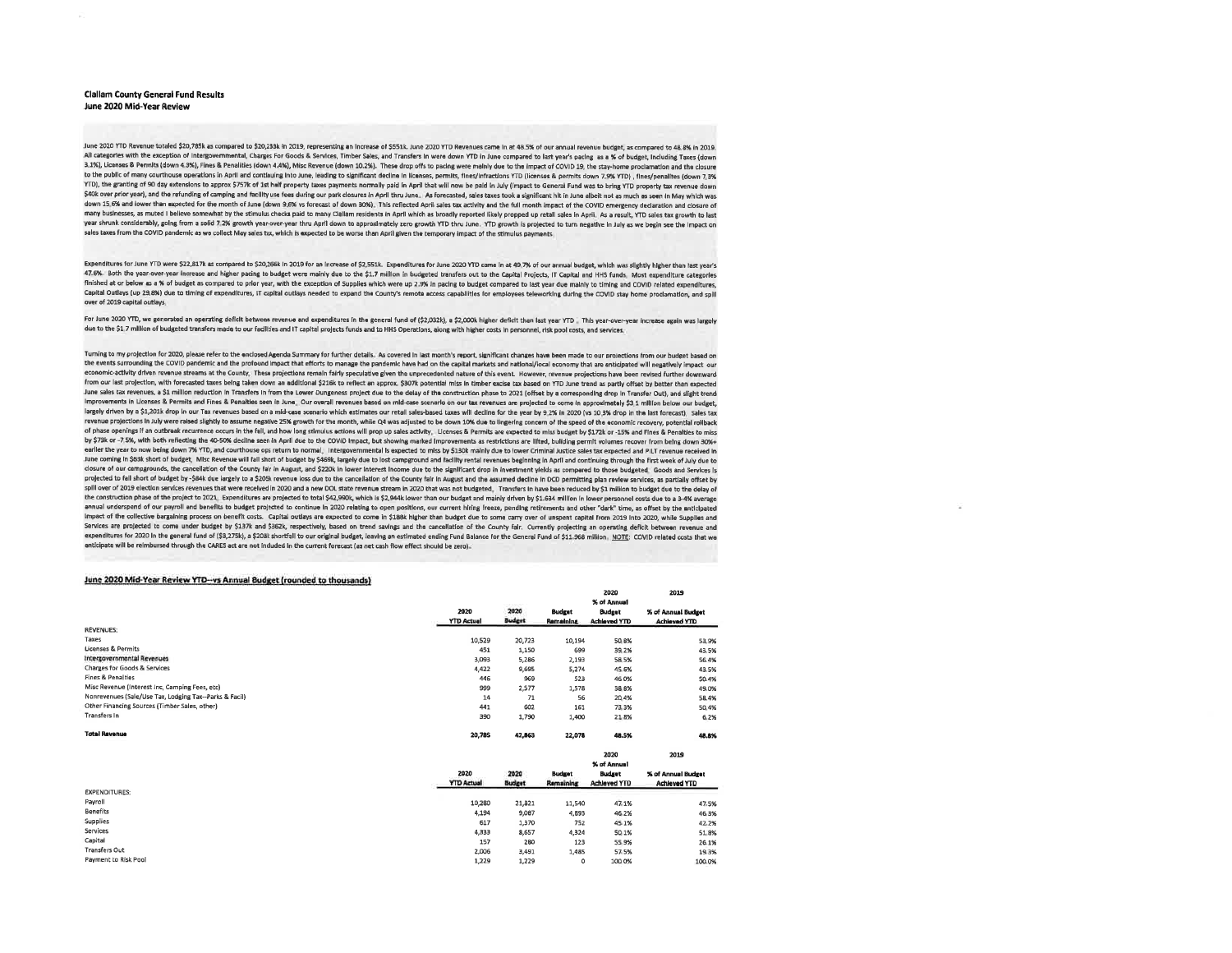### **Clallam County General Fund Results**

#### June 2020 Mid-Year Revlew

| <b>Total Expenditures</b> | 22,817   | 45,934   | 23,118 | 49.7% | 47.6% |
|---------------------------|----------|----------|--------|-------|-------|
| Net                       | $-2,032$ | $-3,072$ |        |       |       |
| Fund Balance              | 13,211   | 12,171   | 1,039  |       |       |

### June 2020 Mid-Year Review YTD--vs Prior Year YTD (rounded to thousands)

|                                                                                                                                     | 2020<br><b>YTD Actual</b> | 2019<br><b>YTD Actual</b> | Variance--\$ |
|-------------------------------------------------------------------------------------------------------------------------------------|---------------------------|---------------------------|--------------|
| <b>REVENUES:</b>                                                                                                                    |                           |                           |              |
| Taxes                                                                                                                               | 10.529                    | 10,636                    | $-107$       |
| <b>Licenses &amp; Permits</b>                                                                                                       | 451                       | 490                       | $-39$        |
| intergovernmental Revenues                                                                                                          | 3.093                     | 3,030                     | 63           |
| Charges for Goods & Services                                                                                                        | 4,422                     | 3,948                     | 474          |
| <b>Fines &amp; Penalties</b>                                                                                                        | 446                       | 481                       | -35          |
| Misc Revenue (Interest Inc, Camping Fees, etc)                                                                                      | 999                       | 1,176                     | $-177$       |
| Nonrevenues (Sale/Use Tax, Lodging Tax-Parks & Facil)                                                                               | 14                        | 38                        | $-24$        |
| Other Financing Sources (Timber Sales, other)                                                                                       | 441                       | 303                       | 138          |
| Transfers In                                                                                                                        | 390                       | 132                       | 258          |
| Revenue                                                                                                                             | 20,785                    | 20,233                    | 551          |
| <b>EXPENDITURES:</b>                                                                                                                |                           |                           |              |
| Payroll                                                                                                                             | 10,280                    | 9,847                     | 433          |
| <b>Benefits</b>                                                                                                                     | 4,194                     | 4,080                     | 114          |
| <b>Supplies</b>                                                                                                                     | 617                       | 537                       | 80           |
| Services                                                                                                                            | 4,333                     | 4,184                     | 149          |
| Capital                                                                                                                             | 157                       | 116                       | 40           |
| <b>Transfers Out</b>                                                                                                                | 2,006                     | 406                       | 1.600        |
| <b>Payment to Risk Pool</b>                                                                                                         | 1,229                     | 1,095                     | 134          |
| <b>Total Expenditures</b>                                                                                                           | 22,817                    | 20,266                    | 2,551        |
| Net                                                                                                                                 | $-2.032$                  | $-32$                     | $-2,000$     |
| Fund Balance                                                                                                                        | 13,211                    | 13,454                    | $-243$       |
| Major Revenue Differences between YTD 2020 and 2019 (rounded to thousands)                                                          |                           |                           |              |
| Juvenile Justice sales tax                                                                                                          |                           |                           | $-4$         |
| Property tax                                                                                                                        |                           |                           | 39           |
| Sales taxes (other than Juvenile Justice)                                                                                           |                           |                           | $\mathbf{2}$ |
| <b>Timber Excise Tax</b>                                                                                                            |                           |                           | $-152$       |
| Intergovernmental--PILT, Criminal Justice, Other Excise Taxes                                                                       |                           |                           | 81           |
| Intergovernmental--Grants (reduced grants in Juvie, other areas, timing)                                                            |                           |                           | $-18$        |
| Investment & Delinquent tax interest                                                                                                |                           |                           | 63           |
| Decrease in Parks' Camping Fees Due to COVID-related Campground/Facility Closures                                                   |                           |                           | $-231$       |
| Timber revenue                                                                                                                      |                           |                           | 118          |
| Interagency Services--Court Consolidation pyrnt timing, Roads & Other Policing Agreements                                           |                           |                           |              |
| timing/reduction, State Dpt Corrections & Jamestown Policing payment timing                                                         |                           |                           | $-216$       |
| Indirects (due to implementation of new cost allocation plan in late 2019; \$158k timing diff of June 19 Indirects posting to July) |                           |                           | 410          |
| Fines and Penalties (due to reduced traffic infractions during stay at home order)                                                  |                           |                           | $-35$        |
| Election Services Revenue--Presidential Year, spill over 2019 November election reimbursement                                       |                           |                           | 356          |

Election Services Revenue--Presidential Year, spill over 2019 November election reimbursement Everything else--Transfers, Building Permits, etc (rounded to thousands)  $137 -$ **Total Revenue Increase over Prior Year**  $551$ 

\*\* The 'everything else' number of \$137k reflects higher transfers in relating to the Lower Dungeness project (\$258k), and new DOL revenue from the state (\$53k),as offset<br>by lower building permit revenue (-\$13k), lower Env decreases.

#### Major Expense Differences between YTO 2020 and YTO 2019 (rounded to thousands)

| Payroll/Benefits-prior year estimated impact of retirements and newly elected officials that   |        |  |
|------------------------------------------------------------------------------------------------|--------|--|
| led to conversion of payouts of accrued leave balances or partial conversion of leave balances |        |  |
| to VEBA payments.                                                                              | $-201$ |  |
| Payroll--changes due to personnel, step/COLA, and other non-retirement factors                 | 556    |  |
| Benefits-due to changes in personnel/benefit costs                                             | 193    |  |
| Services (mainly due to spill over of 2019 election binding & printing costs. \$80k higher     |        |  |
| Clallam Conservation District, higher coroner services, Parks/Facilities and Fair building     |        |  |
| maintenance and higher professional services in multiple areas, as offset by timing of payment |        |  |
| of OpScan LEDRN User fees).                                                                    | 149    |  |
| Risk Management Assessment for Insurance Pool                                                  | 134    |  |
|                                                                                                |        |  |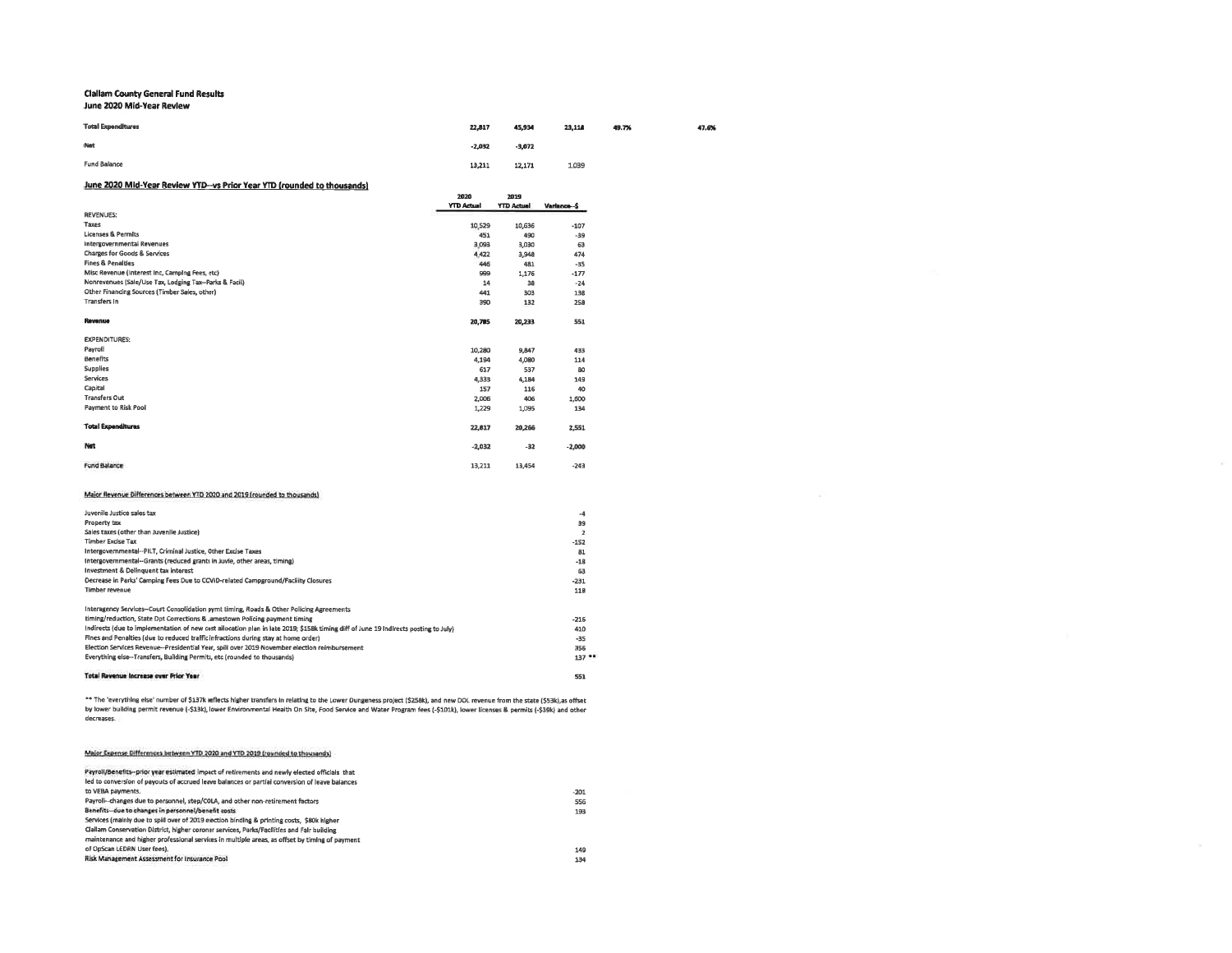### **Claliam County General Fund Results** June 2020 Mid-Year Review

| Projects, & \$400k to HHSI                                          | 1,600 |
|---------------------------------------------------------------------|-------|
| Net Other Expenditure Changes (supplies, capital outlays per above) | 121   |
| Total Expanditure Increase over Prior Year                          | 2.551 |

|                                                        | MID-CASE PROJECTION ASSUMING 9.2N DECLINE | IN BETAIL SALES TAXES |                    | WORST CASE PROJECTION ASSUMING 10.8% DECLINE<br>IN RETAIL SALES TAXES (LE. LEVEL SEEN IN 08-09<br><b>RECESSION)</b> |                |                 | WORST CASE PROJECTION ASSUMING 13.6%<br>DECLINE IN RETAIL SALES TAXES ILE. BASED ON<br><b>EXTRAPOLATING GOLDMAN SACHS - 3.8% GOPY</b> |               |               | MODERATE IMPACT ASSUMING 3.2% | <b>DECUME IN RETAIL SALES TAXES</b> |               |
|--------------------------------------------------------|-------------------------------------------|-----------------------|--------------------|---------------------------------------------------------------------------------------------------------------------|----------------|-----------------|---------------------------------------------------------------------------------------------------------------------------------------|---------------|---------------|-------------------------------|-------------------------------------|---------------|
|                                                        | 2020                                      | 2029                  | Over/6Under)       | 2020                                                                                                                | 2020           | Over/(Under)    | 2020                                                                                                                                  | 2929          | Over/(Under)  | 2020                          | 2020                                | Over/(Under)  |
| <b>REVENUES:</b>                                       | Projected                                 | <b>Budget</b>         | <b>Budget</b>      | Projected                                                                                                           | <b>Budget</b>  | <b>Budget</b>   | <b>Projected</b>                                                                                                                      | <b>Budget</b> | <b>Budget</b> | <b>Projected</b>              | <b>Budget</b>                       | <b>Budget</b> |
| Taxes                                                  |                                           | 20,723                |                    |                                                                                                                     |                |                 |                                                                                                                                       |               |               |                               |                                     |               |
| <b>Licenses &amp; Permits</b>                          | 19,522<br>978                             | 1,150                 | $-1,201$<br>$-172$ | 19,377                                                                                                              | 20,723         | $-1.346$        | 19,101                                                                                                                                | 20,723        | $-1,623$      | 20,061                        | 20,723                              | $-662$        |
| <b>Intergovernmental Revenues</b>                      | 5,156                                     | 5,286                 | $-130$             | 978                                                                                                                 | 1,150<br>5,286 | $-172$          | 978                                                                                                                                   | 1,150         | $-172$        | 978                           | 1,150                               | $-172$        |
| <b>Charges for Goods &amp; Services</b>                | 9,611                                     | 9,695                 | $-84$              | 5,156                                                                                                               | 9,695          | $-130$<br>$-84$ | 5,156                                                                                                                                 | 5,286         | $-130$        | 5.156                         | 5,286                               | $-130$        |
| <b>Fines &amp; Penalties</b>                           | 896                                       | 969                   | $-73$              | 9,611<br>896                                                                                                        | 969            | $-73$           | 9,611                                                                                                                                 | 9.695         | $-84$         | 9.611                         | 9,695                               | $-84$         |
| Misc Revenue (Interest Inc, Camping Fees, etc)         | 2,108                                     | 2,577                 | 469                |                                                                                                                     | 2.577          | $-469$          | 896                                                                                                                                   | 969           | $-73$         | 896                           | 969                                 | $-73$         |
| Nonrevenues (Sale/Use Tax, Lodging Tax--Parks & Facil) | 52                                        | 71                    | $-19$              | 2,108<br>52                                                                                                         | 71             | $-19$           | 2,108<br>52                                                                                                                           | 2.577         | -469          | 2,108                         | 2,577                               | $-469$        |
| Other Financing Sources (Timber Sales, other)          | 602                                       | 602                   |                    | 602                                                                                                                 | 602            | $\mathbf{1}$    | 602                                                                                                                                   | 71            | $-19$         | 52                            | 71                                  | $-19$         |
| <b>Transfers In</b>                                    | 790                                       | 1,790                 | $-1,000$           | 790                                                                                                                 | 1.790          | $-1.000$        | 790                                                                                                                                   | 602<br>1.790  | $-1.000$      | 602<br>790                    | 602<br>1,790                        |               |
|                                                        |                                           |                       |                    |                                                                                                                     |                |                 |                                                                                                                                       |               |               |                               |                                     | $-1,000$      |
| <b>Total Revenue</b>                                   | 39,715                                    | 42,863                | $-3,140$           | 39,570                                                                                                              | 42,863         | $-3,293$        | 39,294                                                                                                                                | 42,863        | $-3,569$      | 40,254                        | 42.863                              | $-2.699$      |
| <b>EXPENDITURES:</b>                                   |                                           |                       |                    |                                                                                                                     |                |                 |                                                                                                                                       |               |               |                               |                                     |               |
| Payroll                                                | 20,687                                    | 21,821                | $-1,134$           | 20,687                                                                                                              | 21.821         | $-1,134$        | 20,687                                                                                                                                | 21,821        | $-1,134$      | 20,687                        | 21,821                              | $-1,134$      |
| <b>Benefits</b>                                        | 8,587                                     | 9,087                 | $-500$             | 8,587                                                                                                               | 9.087          | $-500$          | 8,587                                                                                                                                 | 9.087         | $-500$        | 8,587                         | 9,087                               | $-500$        |
| <b>Suppiles</b>                                        | 1,233                                     | 1,370                 | $-137$             | 1,233                                                                                                               | 1,370          | $-137$          | 1,233                                                                                                                                 | 1,370         | $-137$        | 1,233                         | 1.370                               | $-137$        |
| Services                                               | 8,295                                     | 8,657                 | $-362$             | 8,295                                                                                                               | 8.657          | $-362$          | 8.295                                                                                                                                 | 8.657         | -362          | 8.295                         | 8.657                               | $-362$        |
| Intergovernmental                                      |                                           | o                     | $\Omega$           |                                                                                                                     | $\Omega$       | $\Omega$        | o                                                                                                                                     | n             | $\Omega$      | n                             | $\Omega$                            | $\Omega$      |
| Capital                                                | 468                                       | 280                   | 188                | 468                                                                                                                 | 280            | 188             | 468                                                                                                                                   | 280           | 188           | 468                           | 280                                 | 188           |
| <b>Transfers Out</b>                                   | 2,491                                     | 3,491                 | $-1,000$           | 2,491                                                                                                               | 3,491          | $-1.000$        | 2.491                                                                                                                                 | 3,491         | $-1.000$      | 2,491                         | 3,491                               | $-1,000$      |
| Payment to Risk Pool                                   | 1,229                                     | 1,229                 | $\Omega$           | 1,229                                                                                                               | 1,229          | - 0             | 1,229                                                                                                                                 | 1,229         | $\Omega$      | 1,229                         | 1,229                               | <b>C</b>      |
| <b>Total Expenditures</b>                              | 42,990                                    | 45,934                | $-2.944$           | 42,990                                                                                                              | 45,934         | $-2.944$        | 42,990                                                                                                                                | 45,934        | $-2.944$      | 42.990                        | 45.934                              | $-2,944$      |
| Net                                                    | $-3.275$                                  | $-3,072$              | $-203$             | $-3.420$                                                                                                            | $-3,072$       | $-348$          | $-3.696$                                                                                                                              | $-3,072$      | $-625$        | $-2.736$                      | $-3,072$                            | 336           |
| <b>Fund Balance</b>                                    | 11,968                                    | 12,171                | $-203$             | 11,823                                                                                                              | 12,171         | $-348$          | 11,546                                                                                                                                | 12.171        | $-625$        | 12,507                        | 12,171                              | 336           |

 $\sim 100$  km s  $^{-1}$  .